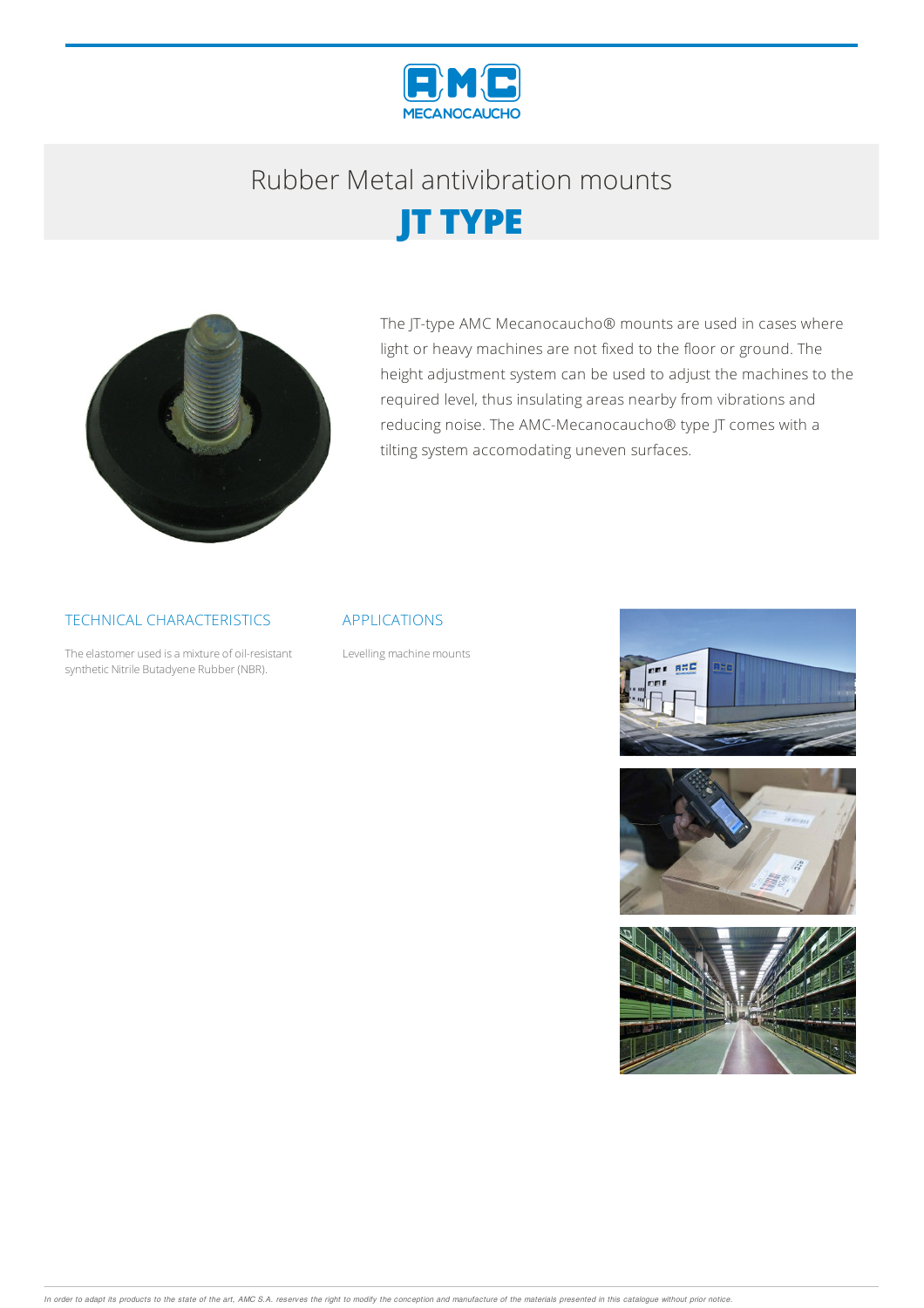

## Rubber Metal antivibration mounts



DRAWINGS



### DIMENSIONS

| Tvpe    | Load      | <b>Weight</b><br>(gr. | Shore' | Code'  |
|---------|-----------|-----------------------|--------|--------|
| JT Type | $25 - 40$ | ب                     |        | 144001 |
|         | 75-100    | - -<br>ب              |        | 144002 |